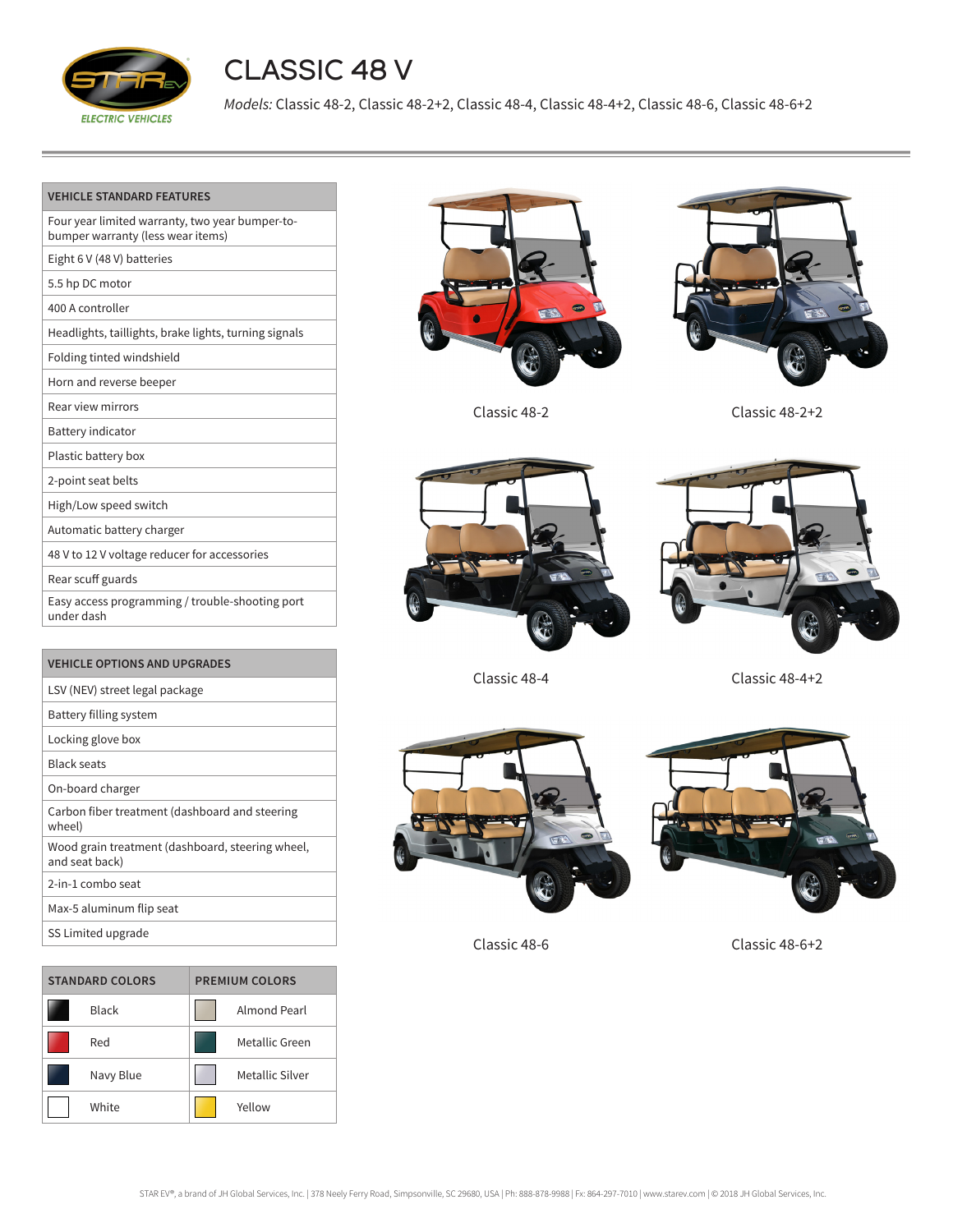

CLASSIC 48 V

|                                | <b>Classic 48-2</b>                                                                           | Classic 48-2+2                                                                                | Classic 48-4                                                                                                        |  |  |  |
|--------------------------------|-----------------------------------------------------------------------------------------------|-----------------------------------------------------------------------------------------------|---------------------------------------------------------------------------------------------------------------------|--|--|--|
| <b>DIMENSIONS</b>              |                                                                                               |                                                                                               |                                                                                                                     |  |  |  |
| <b>Overall dimensions</b>      | 94"L x 47"W x 72"H<br>(239 cm x 119 cm x 183 cm)                                              | 115"L x 47"W x 77"H<br>(292 cm x 119 cm x 196 cm)                                             | 123"L x 47"W x 77"H<br>(312 cm x 119 cm x 196 cm)                                                                   |  |  |  |
| Wheel base                     | 67" (170 cm)                                                                                  | 67" (170 cm)                                                                                  | 96" (244 cm)                                                                                                        |  |  |  |
| Ground clearance               | 5" (12.7 cm)                                                                                  | 5" (12.7 cm)                                                                                  | 5" (12.7 cm)                                                                                                        |  |  |  |
| Wheel type                     | 10" aluminum (25.4 cm)                                                                        | 10" aluminum (25.4 cm)                                                                        | 10" aluminum (25.4 cm)                                                                                              |  |  |  |
| Tire size                      | 205/50/10, 4-ply DOT                                                                          | 205/50/10, 4-ply DOT                                                                          | 205/50/10, 4-ply DOT                                                                                                |  |  |  |
| Tire pressure                  | 30 psi (207 kPa)                                                                              | 30 psi (207 kPa)                                                                              | 30 psi (207 kPa)                                                                                                    |  |  |  |
| <b>BODY &amp; CHASSIS</b>      |                                                                                               |                                                                                               |                                                                                                                     |  |  |  |
| Chassis                        | Steel                                                                                         | Steel                                                                                         | Steel                                                                                                               |  |  |  |
| <b>Body material</b>           | Plastic                                                                                       | Plastic                                                                                       | Plastic                                                                                                             |  |  |  |
| Roof                           | Plastic, beige                                                                                | Extended plastic (body paint match)                                                           | Plastic (body paint match)                                                                                          |  |  |  |
| Side rails                     | Aluminum                                                                                      | Aluminum                                                                                      | Aluminum                                                                                                            |  |  |  |
| <b>POWER</b>                   |                                                                                               |                                                                                               |                                                                                                                     |  |  |  |
| <b>Battery system</b>          | 8x6 V, Trojan T-105                                                                           | 8x6 V, Trojan T-105                                                                           | 8x6 V, Trojan T-105                                                                                                 |  |  |  |
| Motor power                    | 5.5 hp (4.1 kW) Continuous DC                                                                 | 5.5 hp (4.1 kW) Continuous DC                                                                 | 5.5 hp (4.1 kW) Continuous DC                                                                                       |  |  |  |
| Controller power               | 400 A Curtis 1268 with regenerative braking                                                   | 400 A Curtis 1268 with regenerative braking                                                   | 400 A Curtis 1268 with regenerative braking                                                                         |  |  |  |
| <b>PERFORMANCE</b>             |                                                                                               |                                                                                               |                                                                                                                     |  |  |  |
| Passengers   2                 |                                                                                               | 4                                                                                             | 4                                                                                                                   |  |  |  |
| Top speed                      | 19.5 mph, 21.9 mph minimum with LSV<br>option (31.4 kph, 35.2 kph minimum with<br>LSV option) | 19.5 mph, 21.9 mph minimum with LSV<br>option (31.4 kph, 35.2 kph minimum with<br>LSV option) | 19.5 mph, 21.9 mph minimum with LSV<br>option (31.4 kph, 35.2 kph minimum with<br>LSV option), speedometer included |  |  |  |
| Top climbing grade             | 25%                                                                                           | 20%                                                                                           | 20%                                                                                                                 |  |  |  |
| Turning radius                 | 10 ft $(3 m)$                                                                                 | 10 ft $(3 m)$                                                                                 | 12 ft (3.7 m)                                                                                                       |  |  |  |
| Load capacity                  | 600 lbs (272 kg)                                                                              | 660 lbs (299 kg)                                                                              | 660 lbs (299 kg)                                                                                                    |  |  |  |
| Weight with batteries          | 1200 lbs (544 kg)                                                                             | 1370 lbs (621 kg)                                                                             | 1430 lbs (649 kg)                                                                                                   |  |  |  |
| Brake system                   | Rear drum                                                                                     | Rear drum                                                                                     | Four-wheel hydraulic drum brakes with<br>hand-activated parking brake                                               |  |  |  |
| Drive train                    | Direct rear drive with 10.25:1 ratio                                                          | Direct rear drive with 10.25:1 ratio                                                          | Direct rear drive with 10.25:1 ratio                                                                                |  |  |  |
| <b>STEERING AND SUSPENSION</b> |                                                                                               |                                                                                               |                                                                                                                     |  |  |  |
| Steering system                | Rack and pinion                                                                               | Rack and pinion                                                                               | Rack and pinion                                                                                                     |  |  |  |
| Front suspension               | Leaf spring and shock                                                                         | Leaf spring and shock                                                                         | Leaf spring and shock                                                                                               |  |  |  |
| Rear suspension                | Leaf spring and shock                                                                         | Leaf spring and shock                                                                         | Leaf spring and shock                                                                                               |  |  |  |